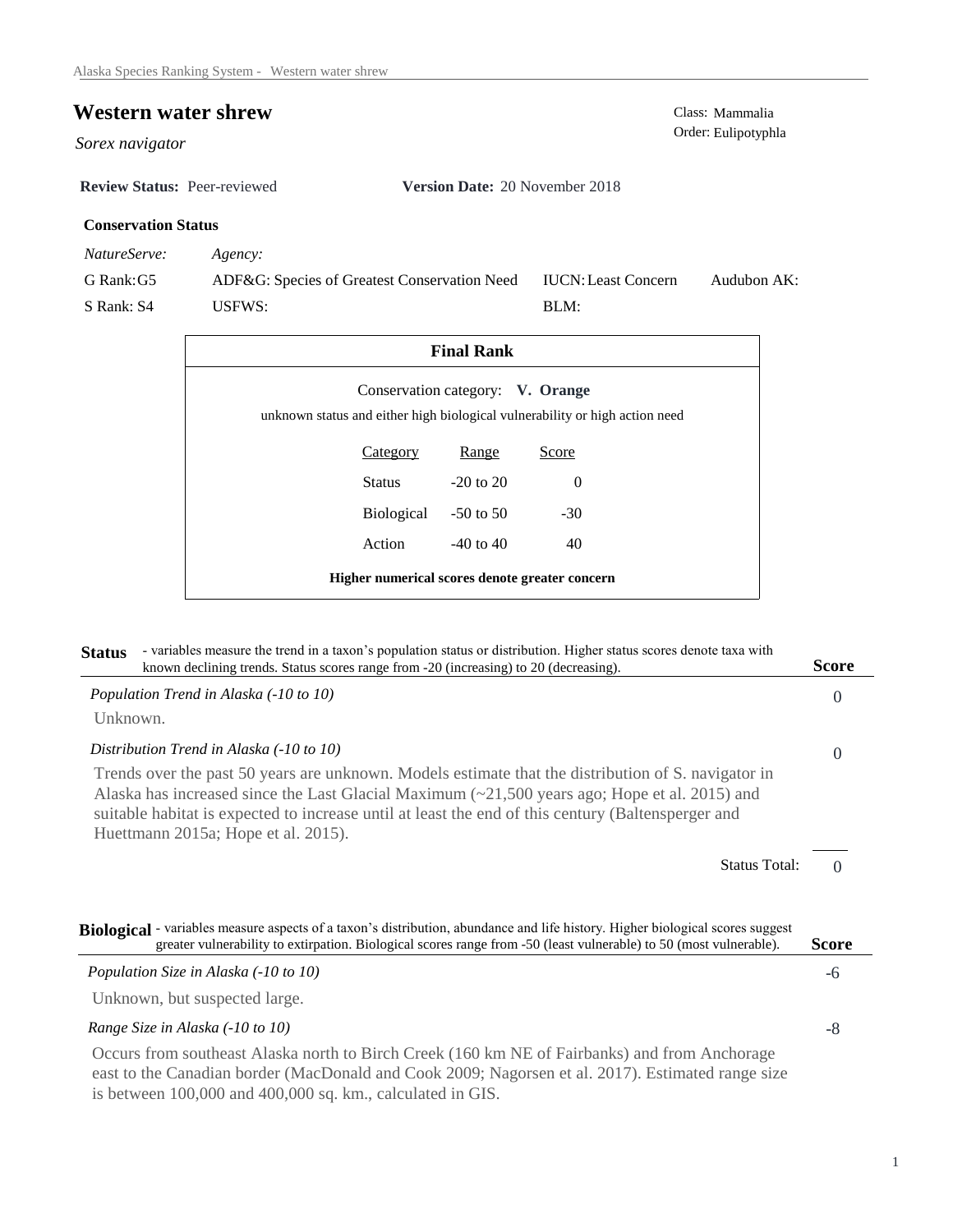| Population Concentration in Alaska (-10 to 10)                                                                                                                                                                                                                                                                                                                                                                                                                    | $-10$        |
|-------------------------------------------------------------------------------------------------------------------------------------------------------------------------------------------------------------------------------------------------------------------------------------------------------------------------------------------------------------------------------------------------------------------------------------------------------------------|--------------|
| Populations are highly concentrated along waterways. However, number of sites is likely >250.                                                                                                                                                                                                                                                                                                                                                                     |              |
| Reproductive Potential in Alaska                                                                                                                                                                                                                                                                                                                                                                                                                                  |              |
| Age of First Reproduction (-5 to 5)                                                                                                                                                                                                                                                                                                                                                                                                                               | $-5$         |
| <2 years (Beneski and Stinson 1987; Gusztak and Campbell 2004).                                                                                                                                                                                                                                                                                                                                                                                                   |              |
| Number of Young $(-5 \text{ to } 5)$                                                                                                                                                                                                                                                                                                                                                                                                                              | $-3$         |
| Litter size ranges from three to ten and females can have two to three litters per year (Conaway<br>1952; Beneski and Stinson 1987; Gusztak and Campbell 2004).                                                                                                                                                                                                                                                                                                   |              |
| Ecological Specialization in Alaska                                                                                                                                                                                                                                                                                                                                                                                                                               |              |
| Dietary $(-5 \text{ to } 5)$                                                                                                                                                                                                                                                                                                                                                                                                                                      | 1            |
| Feeds primarily on aquatic insect larvae including stoneflies, caddisflies, mayflies, and<br>chironomids (Conaway 1952; Beneski and Stinson 1987). Because invertebrates are an ephemeral<br>and potentially unpredictable food source, we rank this question as B- Moderately adaptable with<br>key requirements common.                                                                                                                                         |              |
| Habitat $(-5 \text{ to } 5)$                                                                                                                                                                                                                                                                                                                                                                                                                                      | 1            |
| Amphibious. Restricted to the banks of streams, rivers, lakes, ponds, and other waterbodies<br>(Conaway 1952; Lehmkuhl et al. 2008; MacDonald and Cook 2009). Rarely captured more than a<br>few meters from the water's edge (Conaway 1952; Lehmkuhl et al. 2008). Prefers banks with<br>adequate cover such as rock crevices or thick vegetation (Conaway 1952; Beneski and Stinson<br>1987; MacDonald and Cook 2009).                                          |              |
|                                                                                                                                                                                                                                                                                                                                                                                                                                                                   |              |
| <b>Biological Total:</b>                                                                                                                                                                                                                                                                                                                                                                                                                                          | $-30$        |
|                                                                                                                                                                                                                                                                                                                                                                                                                                                                   |              |
| Action - variables measure current state of knowledge or extent of conservation efforts directed toward a given taxon.<br>Higher action scores denote greater information needs due of lack of knowledge or conservation action. Action<br>scores range from -40 (lower needs) to 40 (greater needs).                                                                                                                                                             | <b>Score</b> |
| Management Plans and Regulations in Alaska (-10 to 10)                                                                                                                                                                                                                                                                                                                                                                                                            | 10           |
| Listed as unclassified game in Alaska with no bag limit and no closed season (ADFG 2018c).                                                                                                                                                                                                                                                                                                                                                                        |              |
| Knowledge of Distribution and Habitat in Alaska (-10 to 10)                                                                                                                                                                                                                                                                                                                                                                                                       | 10           |
| Range limits are not known (Cook et al. 1997; MacDonald and Cook 2009) and very few specimens<br>have been collected in Alaska (ARCTOS 2016). Surveys in Wrangell-St. Elias extended the known<br>distribution of this species (Cook and MacDonald 2003), but other multi-species surveys in northern,<br>interior, and southwest Alaska have not captured any individuals (e.g. Cook and MacDonald 2005;<br>2006; Hope 2012; Baltensperger and Huettmann 2015b). |              |
| Knowledge of Population Trends in Alaska (-10 to 10)                                                                                                                                                                                                                                                                                                                                                                                                              | 10           |
| Not currently monitored.                                                                                                                                                                                                                                                                                                                                                                                                                                          |              |
| Knowledge of Factors Limiting Populations in Alaska (-10 to 10)                                                                                                                                                                                                                                                                                                                                                                                                   | 10           |

study (O'Neill et al. 2005; Mycroft et al. 2011; Hope et al. 2014; Nagorsen et al. 2017).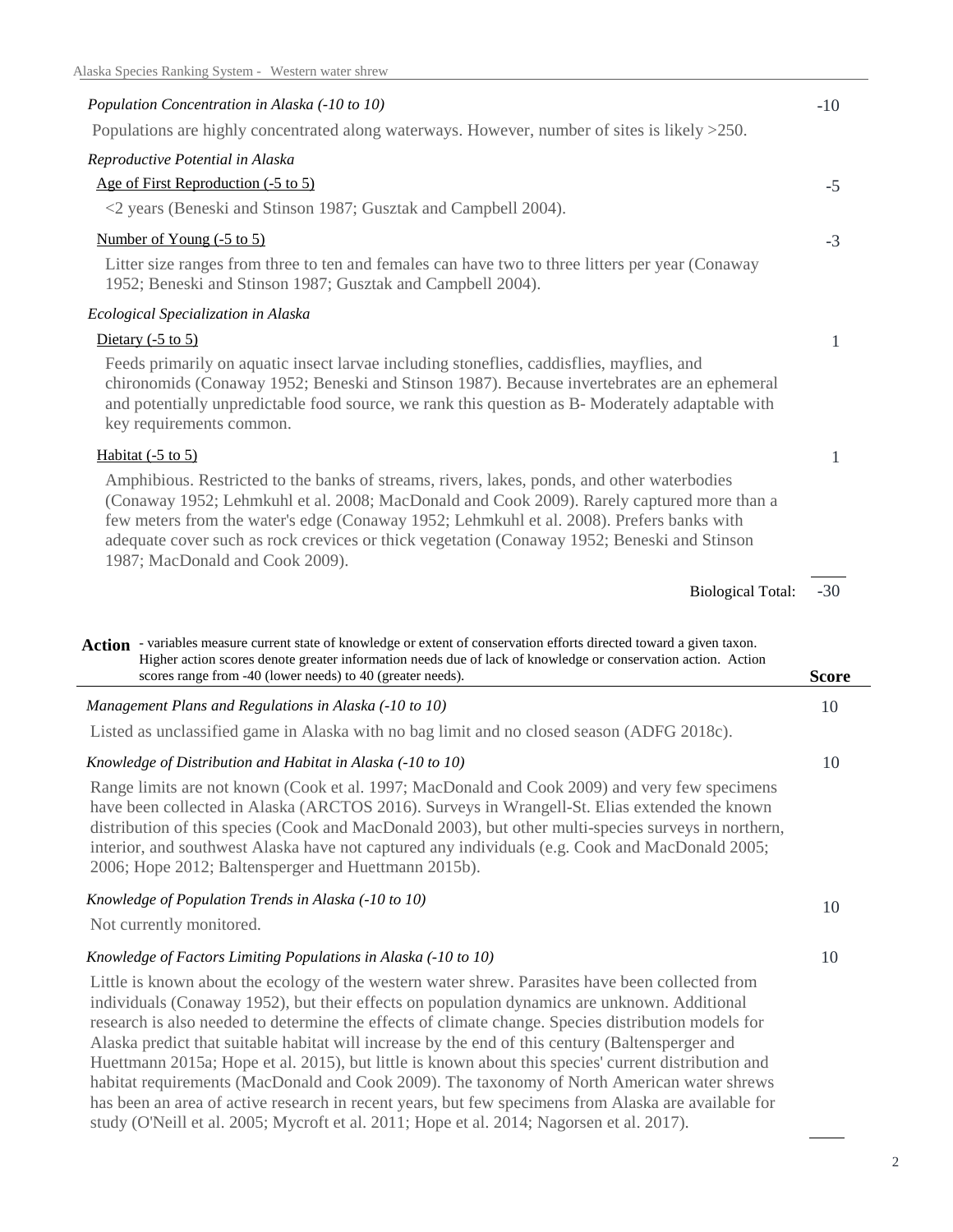## Action Total: 40

| Not substantial   |
|-------------------|
| Year-round        |
| Monotypic species |
| $>10\%$           |
| $<25\%$           |
| N٥                |
|                   |

**Supplemental Information** - variables do not receive numerical scores. Instead, they are used to sort taxa to answer specific biological or management questions.

## **References**

Alaska Department of Fish and Game (ADFG). 2020a. 2020-2021 Alaska hunting regulations. Alaska Department of Fish and Game. Juneau, AK, USA.

ARCTOS. 2016. ARCTOS database: Fish, amphibian, mammal, bird and reptile collections. University of Alaska Museum of the North, Fairbanks, AK, USA. Available online: http://arctos.database.museum/

Baltensperger, A. P., and F. Huettmann. 2015a. Predicted shifts in small mammal distributions and biodiversity in the altered future environment of Alaska: an open access data and machine learning perspective. PLoS ONE 10(7):e0132054. DOI: 10.1371/journal.pone.0132054

Baltensperger, A. P., and F. Huettmann. 2015b. Predictive spatial niche and biodiversity hotspot models for small mammal communities in Alaska: applying machine-learning to conservation planning. Landscape Ecology 30(4):681-697. DOI: 10.1007/s10980-014-0150-8

Beneski, J. T., and D. W. Stinson. 1987. Sorex palustris. Mammalian Species 296:1–6. DOI: 10.2307/3503968

Conaway, C. H. 1952. Life history of the water shrew (Sorex palustris navigator). American Midland Naturalist 48(1):219-248. DOI: 10.2307/2422144

Cook, J. A., and S. O. MacDonald. 2005. Mammal inventory of Alaska's National Parks and Preserves, Southwest Alaska Network [...]. Report NPS/AKRSWAN/NRTR-2005/05. National Park Service, Alaska Region, Anchorage, AK, USA.

Cook, J. A., and S. O. MacDonald. 2006. Mammal inventory of Alaska's National Parks and Preserves, Arctic Network [...]. Report NPS/AKRARCN/NRTR-2004/01. National Park Service, Alaska Region, Anchorage, AK, USA.

Cook, J. A., C. J. Conroy, and J. D. Herriges. 1997. Northern record of the water shrew, Sorex palustris, in Alaska. Canadian Field-Naturalist 111(4):638–640.

Gusztak, R. W., and K. L. Campbell. 2004. Growth, development and maintenance of American water shrews (Sorex palustris) in captivity. Mammal Study 29(1):65–72. DOI: 10.3106/mammalstudy.29.65

Hope, A. G. 2012. High shrew diversity on Alaska's Seward Peninsula: community assembly and environmental change. Northwestern Naturalist 93(2):101-110.

Hope, A. G., N. Panter, J. A. Cook, S. L. Talbot, and D. W. Nagorsen. 2014. Multilocus phylogeography and systematic revision of North American water shrews (genus: Sorex). Journal of Mammalogy, 95: 722-738.

Hope, A. G., E. Waltari, J. L. Malaney, D. C. Payer, J. A. Cook, and S. L. Talbot. 2015. Arctic biodiversity: increasing richness accompanies shrinking refugia for a cold-associated tundra fauna. Ecosphere 6(9):159. DOI: 10.1890/ES15-00104.1

Lehmkuhl, J. F., R. D. Peffer, and M. A. O'Connell. 2008. Riparian and upland small mammals on the east slope of the Cascade Range, Washington. Northwest Science 82(2):94–107. DOI: 10.3955/0029-344X-82.2.94

MacDonald, S. O., and J. A. Cook. 2009. Recent mammals of Alaska. University of Alaska Press, Fairbanks, AK, USA.